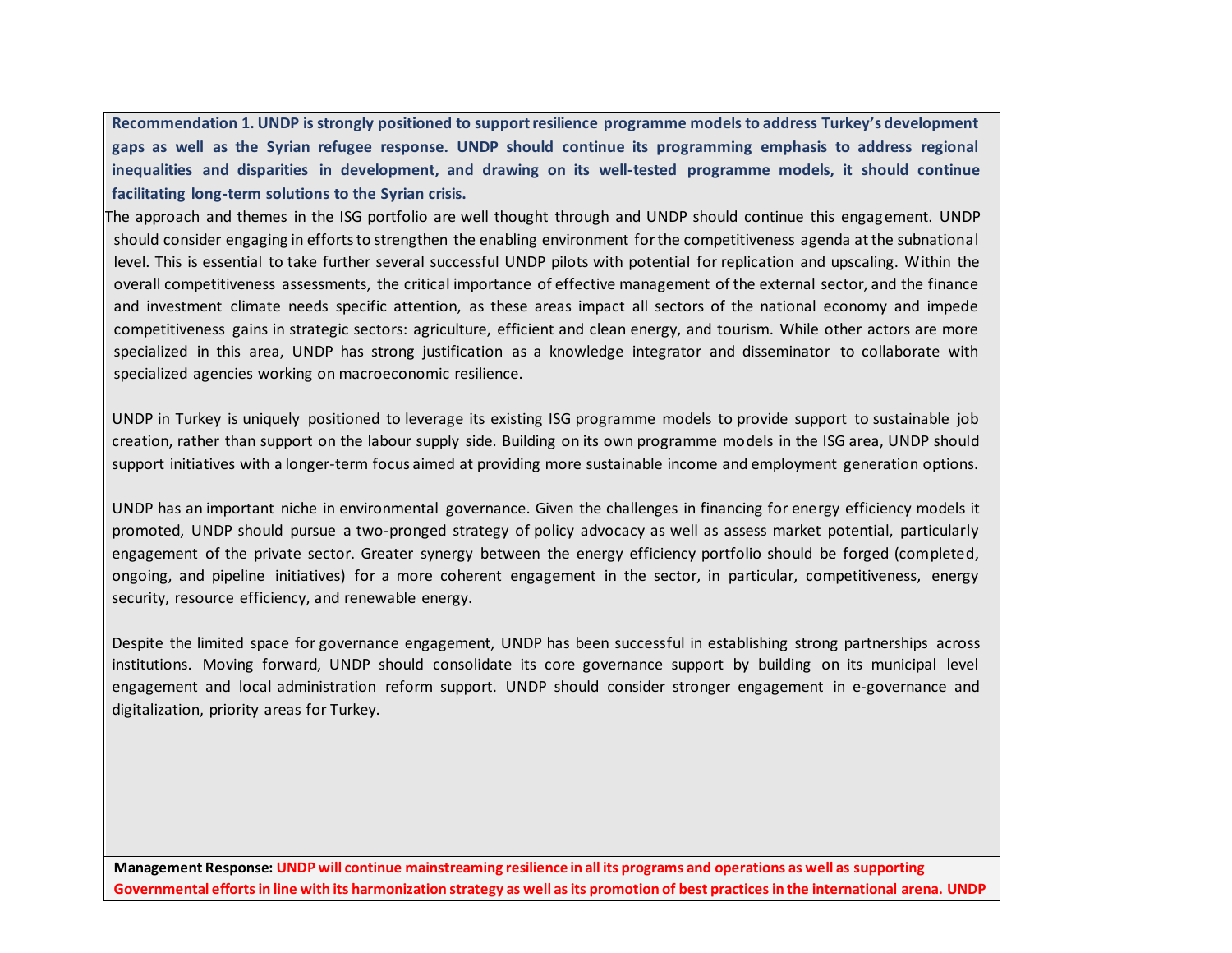**will ensure humanitarian-development linkages are established both in Strategic documents such as the new UNSDCF and CPD but also at the programmatic level through engaging different portfolios to maximize the impact of resilience based development interventions.**

| <b>Key Action(s)</b>                                                                                                                                                                                                                                                                                                                                                                                                    | Time-<br>frame | Tracking*<br>Responsible<br>Unit(s)                           |               |                                                                                                                                                                                                                                             |
|-------------------------------------------------------------------------------------------------------------------------------------------------------------------------------------------------------------------------------------------------------------------------------------------------------------------------------------------------------------------------------------------------------------------------|----------------|---------------------------------------------------------------|---------------|---------------------------------------------------------------------------------------------------------------------------------------------------------------------------------------------------------------------------------------------|
|                                                                                                                                                                                                                                                                                                                                                                                                                         |                |                                                               | <b>Status</b> | <b>Comments</b>                                                                                                                                                                                                                             |
| 1.1. UNDP with its extensive experience<br>and knowledge in the field of resilience<br>especially its leading role in the area of<br>Syrian crisis response will maintain its<br>coordination and programmatic capacities<br>to support the Government in its efforts on<br>harmonization, social cohesion<br>and<br>livelihoods, as well as municipal service<br>delivery responding to the Syria crisis in<br>Turkey. | 2019-<br>2025  | UNDP CO<br>Management<br>Team<br>UNDP CO<br>Programme<br>Unit | Ongoing       |                                                                                                                                                                                                                                             |
| 1.2. UNDP's strong existing experiences to<br>support local socio-economic<br>development/reducing regional and local<br>disparities in least developed regions will<br>be further expanded and utilized to meet<br>the needs of most vulnerable through a<br>resilience-based development approach.                                                                                                                    | 2019-<br>2025  | UNDP CO<br>Management<br>Team<br>UNDP CO<br>Programme<br>Unit | Ongoing       | UNDP has clearly addressed its lead<br>role on resilience in framework of<br>3RP and its programmatic response<br>to "Risk-informed, sustainable<br>economy and environment" and<br>"durable solutions to displacement".<br>In its new CPD. |
| 1.3. UNDP will strengthen its SDG<br>integrator offer to UN system in Turkey<br>through provision of its well-tested,<br>scalable models for local socio-economic<br>development with a strong environmental<br>focus and rely on its solid partnerships at<br>local, regional and national levels to<br>catalyse new, innovative solutions                                                                             | 2020-<br>2025  | UNDP CO<br>Management<br>Team<br>UNDP CO<br>Programme<br>Unit | Ongoing       | UNDP has clearly indicated its SDG<br>integrator role within the new<br>UNSDCF through provision of well<br>tested models on local socio-<br>economic development                                                                           |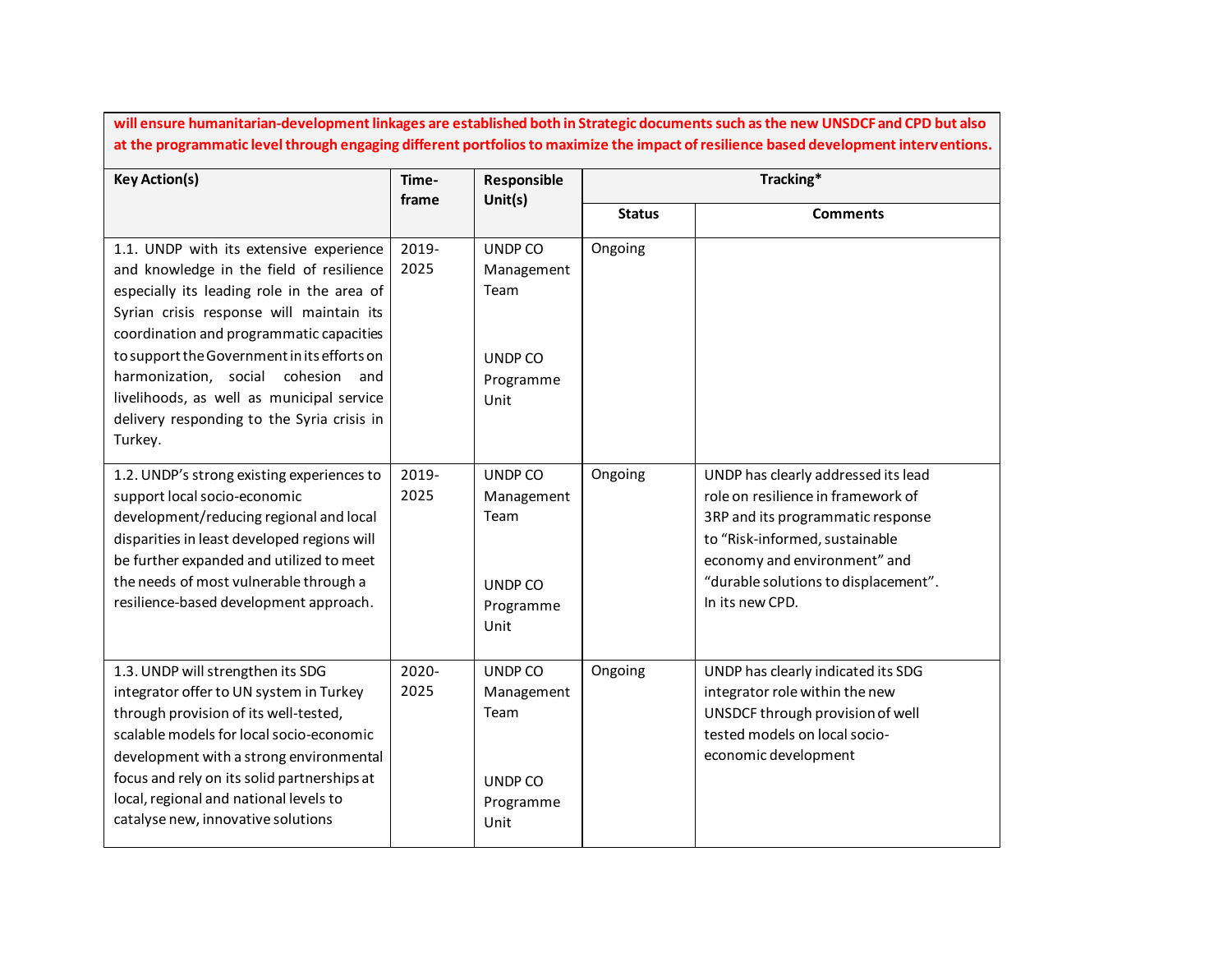**Recommendation 2. UNDP should respond appropriately to opportunities to support Turkey's development cooperation and the indigenization of Turkish technology and development models in LDCs and lower MICs. The UNDP country office and the IICPSD should have a well-coordinated strategy to play a greater and concerted role in this area.**

UNDP has the advantage of a tripartite partnership with Turkey, at country, regional, and global programmes levels. This provid pportunities for facilitating Turkey's LDC engagement building on the current country level engagements to share programme mo lowledge, and expertise. Programme models UNDP promoted in the area of energy efficiency, renewable energy, competitivenes ganic agriculture, and community tourism offer viable practices for sharing with other countries.

There is a need for further clarity on the role of the country office, and IICPSD, particularly the role the policy centre would play; there should be a greater distinction between IICPSD activities from that of those of country office. While IICPSD should have a greater focus on providing strategies and technical support, the country office and the regional hub should play a greater role i facilitation of Turkey's LDC cooperation.

**Management Response: UNDP CO will facilitate promotion and dissemination of Turkey's innovative and technology-based development solutions to LDCs in an effort to transfer best practices. In order to do this, UNDP CO will engage with IRH and IICPSD to establish a more coordinated and clarified working modality.**

| <b>Key Action(s)</b>                                                                                                                                                                                                                                | Time-<br>Responsible<br>frame<br>Unit $(s)$ |                                                                                                           | <b>Tracking</b> |                                                                                                                                                                                                                   |
|-----------------------------------------------------------------------------------------------------------------------------------------------------------------------------------------------------------------------------------------------------|---------------------------------------------|-----------------------------------------------------------------------------------------------------------|-----------------|-------------------------------------------------------------------------------------------------------------------------------------------------------------------------------------------------------------------|
|                                                                                                                                                                                                                                                     |                                             |                                                                                                           | <b>Status</b>   | <b>Comments</b>                                                                                                                                                                                                   |
| 2.1. UNDP will extend its cooperation with<br>the Government of Turkey to leverage the<br>opportunities to support Turkey's<br>development cooperation through<br>transfer of technology-based solutions for<br>key development challenges to LDCs. | 2019-<br>2023                               | UNDP CO<br>Management<br>Team<br>UNDP CO<br>Programme<br>Unit<br><b>UNDP Turkey</b><br>Accelerator<br>Lab | Initiated       | UNDP has initiated its formal partnership<br>with UN Technology Bank for LDCs to<br>replicate SDG accelerator programme of<br>Government and UNDP Turkey in context of<br>two LDCs, namely Uganda and Bangladesh. |
| 2.2 UNDP CO will seek to come up with a<br>strategy on how to get better engaged<br>with the IRH and the IICPSD in a more<br>coordinated way in order to promote                                                                                    | 2020-<br>2023                               | UNDP CO<br>Management<br>Team                                                                             | Not initiated   |                                                                                                                                                                                                                   |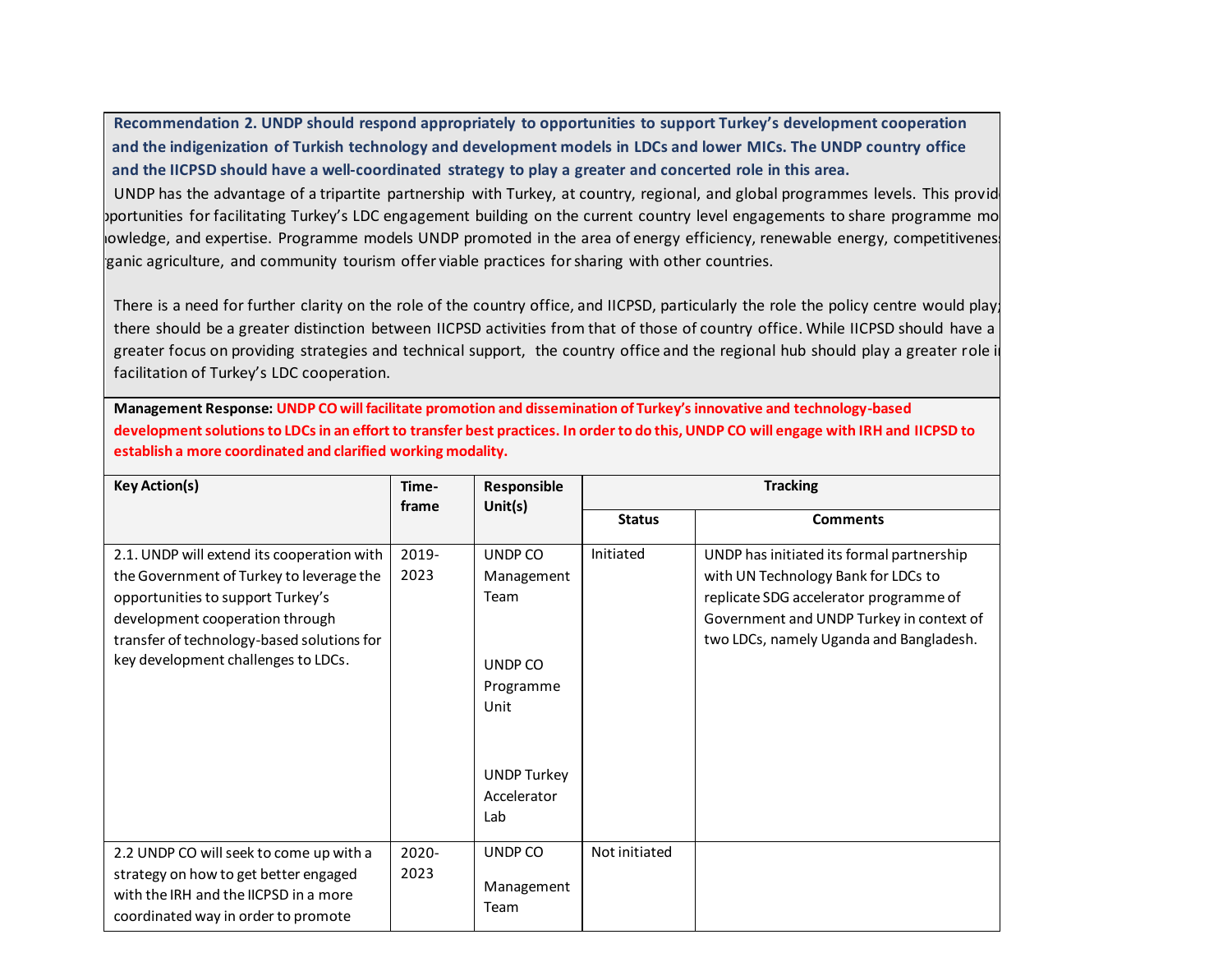| Turkish technology and development |  |  |
|------------------------------------|--|--|
| models in LDCs and MICs.           |  |  |
|                                    |  |  |

**Recommendation 3. UNDP has taken measures to accelerate its private sector engagement beyond corporate social responsibility and use its subnational presence to facilitate private sector partnerships in development and Syrian crisis response. Such efforts should be sustained and further accelerated using a diverse set of tools to engage private sector appropriately. UNDP should prioritize development areas for a more concerted private sector engagement with commensurate resource investments to implement appropriate tools.**

UNDP is well-positioned to enable a stronger engagement with Turkey's private sector for accelerating the sustainable development agenda and resilient approaches to the Syrian refugee crisis. UNDP should focus more at the subnational level where it has well-tested programme models and strong partnerships with Development Agencies and municipal governments. UNDP should explore a mix of tools, both financial and non-financial, flexible tools that are fit for the purpose that can maximize the impacts of partnership at the Development Agencies and municipal levels. Similarly, it should explore the possibility of establishing integrator platforms to engage the private sector at the subnational level in selected themes.

As outlined in Recommendation 2, UNDP should strategize to engage Turkey's private sector in development support to LDCs, a key agenda of Turkey's LDC cooperation. There is considerable scope across UNDP programme areas to engage the private sector more effectively, bringing Turkish knowledge, intellectual capital and technological innovations into instruments of development cooperation for LDCs and other lower MICs.

**Management Response: UNDP will mobilize private sector more effectively to orient the eco-system actors to provide solutions to SDG achievement in the form of innovative financing frameworks, impact investing, joint work with other UN agencies as well as continued dialogue and research.**

| <b>Key Action(s)</b>                                                                                                                                                                                                                                                                  | Time-<br>frame | Responsible<br>Unit $(s)$    |               | <b>Tracking</b>                                                                                                                                                              |
|---------------------------------------------------------------------------------------------------------------------------------------------------------------------------------------------------------------------------------------------------------------------------------------|----------------|------------------------------|---------------|------------------------------------------------------------------------------------------------------------------------------------------------------------------------------|
|                                                                                                                                                                                                                                                                                       |                |                              | <b>Status</b> | <b>Comments</b>                                                                                                                                                              |
| 3.1. Partnerships across government, local<br>authorities, private sector and civil<br>society, and action through inclusive<br>platforms at national and local level with<br>the involvement of all relevant actors will<br>be at the centre of UNDP's work in its new<br><b>CPD</b> | 2020-<br>2025  | UNDP CO<br>Programme<br>Unit | Ongoing       |                                                                                                                                                                              |
| 3.2. Based on the prioritization of the<br>areas for sustained private sector<br>engagements by Business for Goals<br>Platform (B4Gs) (May 2019), UNDP CO will                                                                                                                        | 2019-<br>2023  | UNDP CO<br>Programme<br>Unit | Ongoing       | UNDP Turkey and UNCT has been utilizing the<br>Business for Goals Platform to assess the<br>impact of the COVID-19 pandemics on the<br>economy through extensive networks of |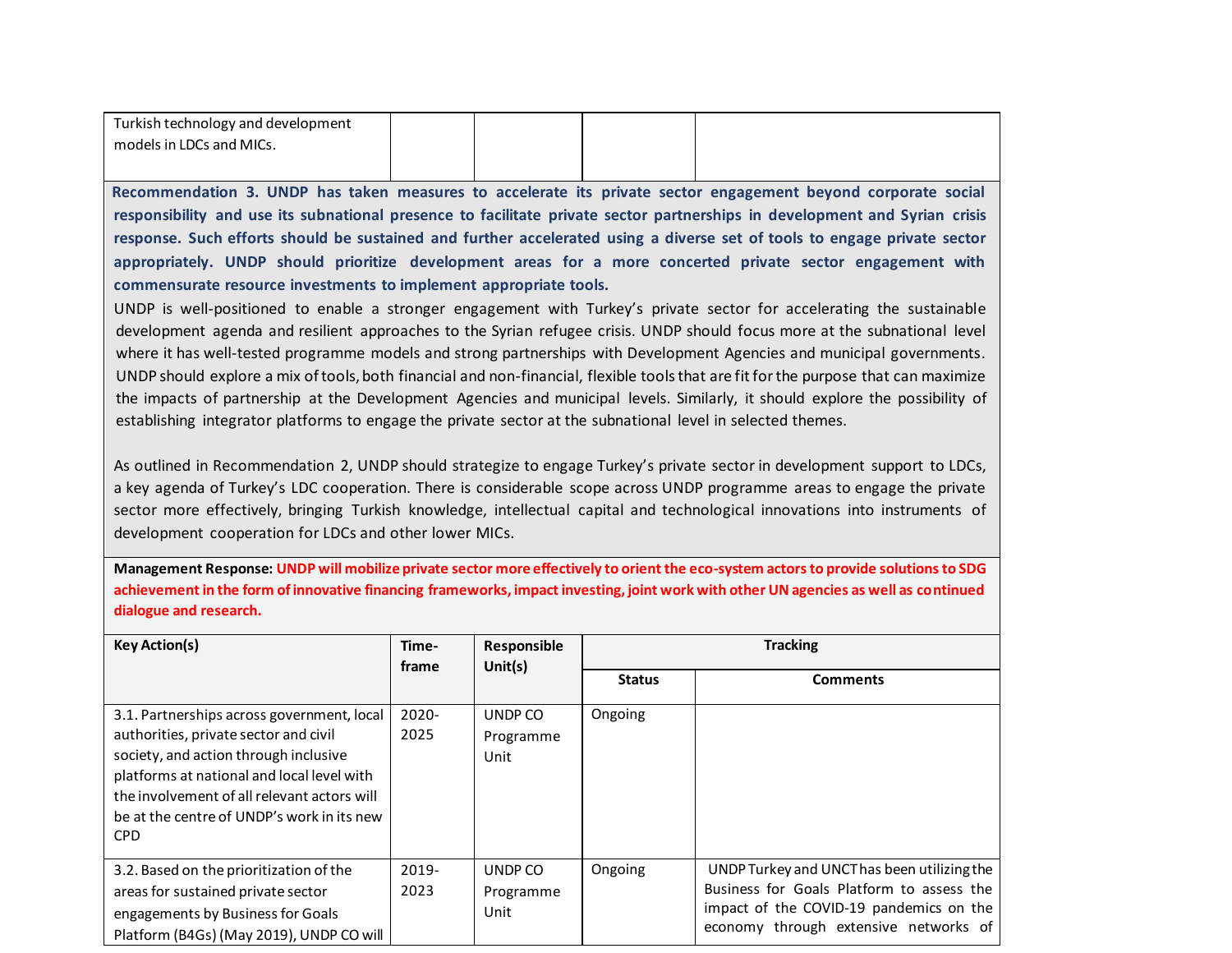| execute research, studies and dialogues to<br>transform the private sector's role from<br>the conventional approach of supporting<br>the economic development to more<br>inclusive and elaborated public-private<br>partnerships for the achievement of SDGs.                     |               |                              |           | business<br>in Turkey<br>partners<br>and<br>bv<br>participating to the CBI Global Network<br>discussions. During the COVID-19 crisis, a daily<br>coordination<br>mechanism<br>been<br>has<br>established by CBI Turkey / Business for Goals<br>Platform.            |
|-----------------------------------------------------------------------------------------------------------------------------------------------------------------------------------------------------------------------------------------------------------------------------------|---------------|------------------------------|-----------|---------------------------------------------------------------------------------------------------------------------------------------------------------------------------------------------------------------------------------------------------------------------|
| 3.3. UNDP CO will seek the support of the<br>Government of Turkey and the IICPSD to<br>strengthen the impact investment<br>ecosystem and establish a task force that<br>brings together the investors and<br>businesses for financing SDGs at national<br>and subnational levels. | 2019-<br>2023 | UNDP CO<br>Programme<br>Unit | Initiated | UNDP in cooperation with UNIDO and UN<br>Women and with technical assistance of<br>IICPSD designed a joint programme on<br>Impact Investment to strengthen the<br>ecosystem in Turkey and support the local<br>socio-economic development efforts on the<br>ground. |

**Recommendation 4. Given the upper MIC status of Turkey, working on substantive policy spaces are bound to be limited in the area of governance. Based on its partnerships, UNDP is well-positioned to support Turkey in its local administration reform efforts. UNDP over the years provided policy support and has piloted several subnational programme models across its portfolio that can inform local administration reform processes. UNDP should leverage on its work for a more coherent engagement in this area.**

4. UNDP programme models should move towards more focused engagement and consolidation for policy impact. UNDP has established strong partnerships at the DA and municipal levels and has a robust working relationship with the national agencies. Building on programme models that are successful at the subnational level, UNDP should engage in policy advocacy in the areas of competitiveness, energy efficiency, service delivery, and local administration reforms.

Breaking programme and project silos is fundamental to enhancing UNDP contribution to local administration reform processes. UNDP should have a deliberate approach to overcoming programme silos within/between programme areas and themes. Similarly, the consolidation of programme areas will strengthen UNDP's response and improve contribution to policy processes. UNDP should identify key themes for a consolidated engagement.

5. There is greater scope to leverage partnerships at the national and local level for policy engagement. With the restructuring of government institutions, finding the balance between national-level engagement and implementation support at the decentralized levels calls for the more effective articulation of UNDP value-added in both areas.

**Management Response: UNDP will employ a two-tiered approach in addressing issues related to governance: firstly via engaging central government institutions to uphold principles of governance and secondly by promoting participation, transparency and accountability at the local level to increase local government capacities.**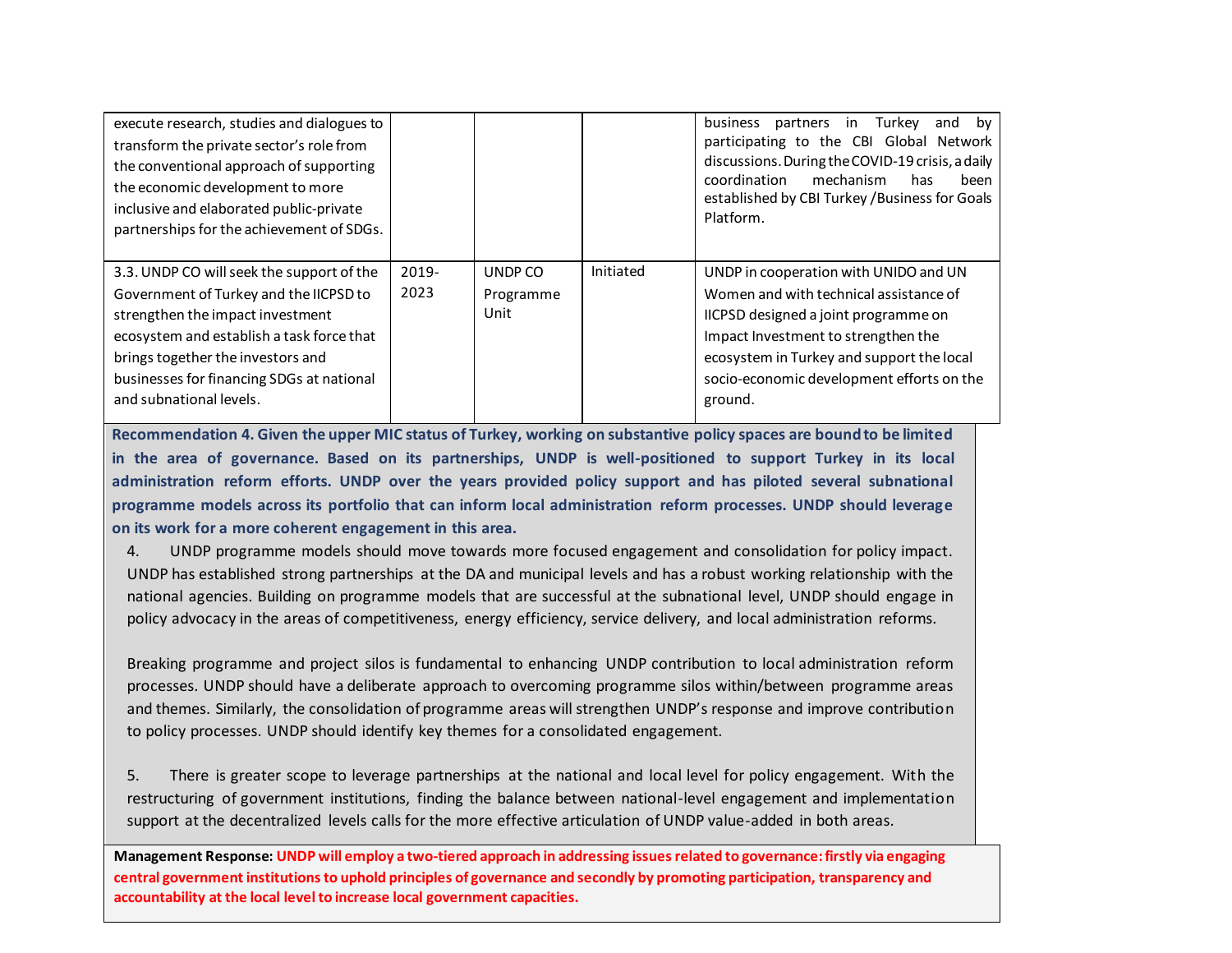| <b>Key Action(s)</b>                                                                                                                                                                                                                                                                                                                                                                                                                                                                                                                                                                                                                                                                                              | Time-            | Responsible                                                   | <b>Tracking</b> |                                                                                                                                                                                                     |  |
|-------------------------------------------------------------------------------------------------------------------------------------------------------------------------------------------------------------------------------------------------------------------------------------------------------------------------------------------------------------------------------------------------------------------------------------------------------------------------------------------------------------------------------------------------------------------------------------------------------------------------------------------------------------------------------------------------------------------|------------------|---------------------------------------------------------------|-----------------|-----------------------------------------------------------------------------------------------------------------------------------------------------------------------------------------------------|--|
|                                                                                                                                                                                                                                                                                                                                                                                                                                                                                                                                                                                                                                                                                                                   | Unit(s)<br>frame |                                                               | <b>Status</b>   | <b>Comments</b>                                                                                                                                                                                     |  |
| 4.1. UNDP will utilize the long-lasting<br>experience and know-how in<br>strengthening central level institutions in<br>line with key principles of governance at a<br>time when state institutions are being<br>transformed in line with the newly<br>introduced executive presidency system.                                                                                                                                                                                                                                                                                                                                                                                                                    | 2019-<br>2025    | UNDP CO<br>Management<br>Team<br>UNDP CO<br>Programme<br>Unit | Initiated       | Both the new UNSDCF and the new CPD<br>adopts governance as cross-cutting issue for<br>structural transformation as well as a<br>standalone priority on effective and modern<br>governance systems. |  |
| 4.2. UNDP will accelerate its efforts on<br>strengthening local service delivery and<br>local governance mechanisms based on<br>principles of participation, transparency<br>and accountability in scope of all its<br>interventions supporting the local<br>authorities.                                                                                                                                                                                                                                                                                                                                                                                                                                         | 2019-<br>2025    | UNDP CO<br>Management<br>Team<br>UNDP CO<br>Programme<br>Unit | Initiated       |                                                                                                                                                                                                     |  |
|                                                                                                                                                                                                                                                                                                                                                                                                                                                                                                                                                                                                                                                                                                                   |                  | UNDP CO<br>Accelerator<br>Lab                                 |                 |                                                                                                                                                                                                     |  |
| Recommendation 5. UNDP has made considerable progress in strengthening gender mainstreaming in UNDP programme and<br>operations. This momentum should be sustained to enhance GEWE-related programme outcomes.<br>UNDP should continue the ongoing measures to address gaps in GEWE mainstreaming identified by the Gender Seal. For<br>rgeted interventions, UNDP should build partnerships to boost the scale and scope of initiatives.<br>Management Response: UNDP will accelerate its efforts to promote gender quality in all programmes and operations by improving<br>human resource capacity at CO and also by improving gender mainstreaming in its strategic documents guiding all UNDP interventions. |                  |                                                               |                 |                                                                                                                                                                                                     |  |
| <b>Key Action(s)</b>                                                                                                                                                                                                                                                                                                                                                                                                                                                                                                                                                                                                                                                                                              | Time-            | Responsible                                                   |                 | <b>Tracking</b>                                                                                                                                                                                     |  |
|                                                                                                                                                                                                                                                                                                                                                                                                                                                                                                                                                                                                                                                                                                                   | frame            | Unit(s)                                                       | <b>Status</b>   | <b>Comments</b>                                                                                                                                                                                     |  |
|                                                                                                                                                                                                                                                                                                                                                                                                                                                                                                                                                                                                                                                                                                                   |                  |                                                               |                 |                                                                                                                                                                                                     |  |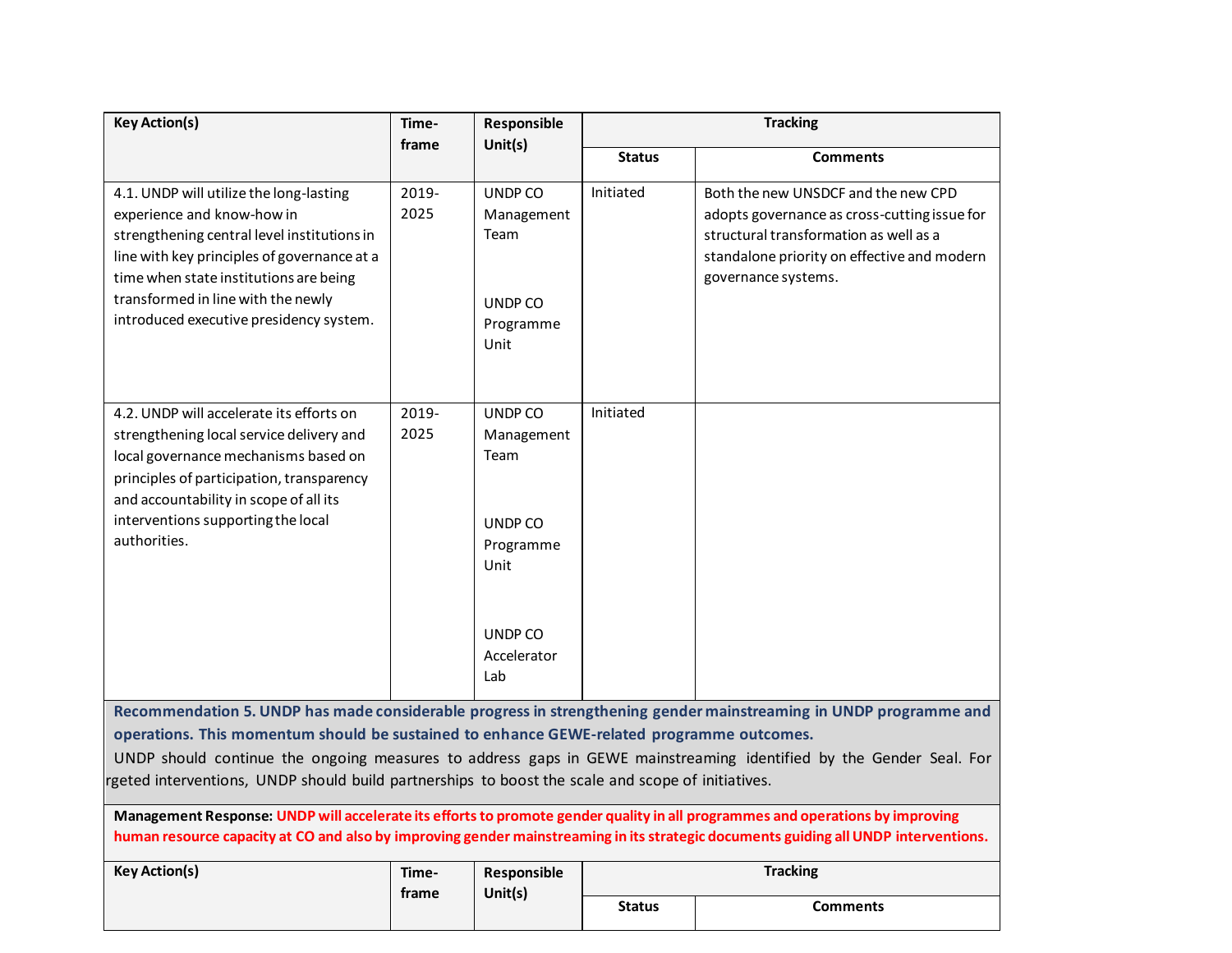| 5.1. Upcoming UN Sustainable                | 2019- | UNDP CO           | Initiated | Gender has been made a cross-cutting issue    |
|---------------------------------------------|-------|-------------------|-----------|-----------------------------------------------|
| Development Cooperation Framework           | 2020  | Management        |           | both in the narrative and in the RRF of the   |
| (UNSDCF) and UNDP CPD will be prepared      |       | Team              |           | new CPD where outcomes and outputs are        |
| in a comprehensive manner to highlight      |       |                   |           | clearly sex disaggregated and gender          |
| interlinkages between all programmatic      |       |                   |           | sensitive.                                    |
| areas and will integrate gender as an       |       | UNDP CO           |           |                                               |
| embedded crosscutting action.               |       | Programme<br>Unit |           |                                               |
| 5.2. Gender Seal process for upgrading the  | 2019- | UNDP CO           | Ongoing   | The CO has been informed by the Global GES    |
| certification will be completed and a full- | 2020  | Management        |           | Team to be a candidate for Gold certification |
| time gender adviser will be recruited.      |       | Team              |           | in February 2020. The recruitment of Gender   |
|                                             |       |                   |           | Advisor position initiated, to be on board in |
|                                             |       |                   |           | 3rd quarter of 2020.                          |
|                                             |       | UNDP CO           |           |                                               |
|                                             |       | Programme         |           |                                               |
|                                             |       | Unit              |           |                                               |
| 5.3. UNDP jointly with UN Women will        | 2019- | UNDP CO           | Initiated |                                               |
| lead the development of a joint UN          | 2020  | Programme         |           |                                               |
| strategy on gender equality and its         |       | Unit              |           |                                               |
| mainstreaming in the work of private        |       |                   |           |                                               |
| sector for concerted efforts in the field.  |       |                   |           |                                               |
|                                             |       |                   |           |                                               |

**Recommendation 6. The 3RP mechanism evolved stronger over the past two years. Given the protracted nature of the crisis, UNDP should revisit the form and the purpose of 3RP and its own engagement in Turkey.** 

Given the government emphasis on development approach to addressing Syrian crisis issues, and limited acceptance of 3RP framework by key donors and IFIs, the scope and purpose of UNDP's engagement in 3RP needs to be revisited. There should be a greater focus on/use of initiatives that demonstrate a holistic approach to humanitarian and development linkages rather than investments in coordination mechanism.

7. Issues such as larger humanitarian programme windows that are now sidling into development programme windows and their implications for resilience need wider discussion among humanitarian agencies and donors. Given its notable engagement and coordinating role in the 3RP, UNDP should take a leadership role in facilitating such strategic discussions, in collaboration with other UN agencies and donors.

**Management Response: UNDP will continue engaging and leading 3RP actors to expand humanitarian programme windows into development programmes and showcase the long-term value added of 3RP interventions to donor community and IFIs to create stronger collaboration and partnership.**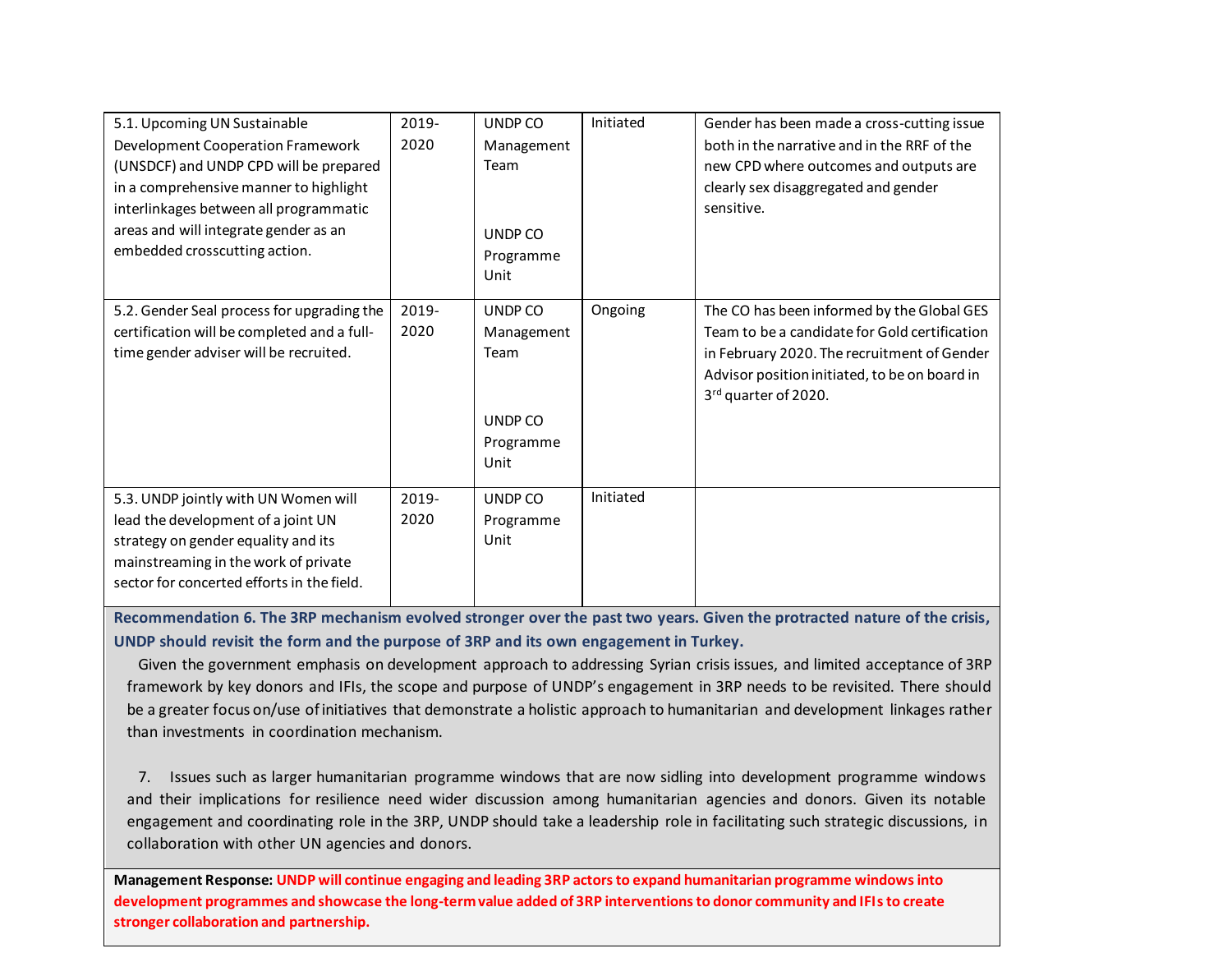| <b>Key Action(s)</b>                                                                                                                                                                                                                                                                                                                                                                                                                       | Time-<br>Responsible |                                                    | <b>Tracking</b> |                                                                                                                          |  |
|--------------------------------------------------------------------------------------------------------------------------------------------------------------------------------------------------------------------------------------------------------------------------------------------------------------------------------------------------------------------------------------------------------------------------------------------|----------------------|----------------------------------------------------|-----------------|--------------------------------------------------------------------------------------------------------------------------|--|
|                                                                                                                                                                                                                                                                                                                                                                                                                                            | frame                | Unit(s)                                            | <b>Status</b>   | <b>Comments</b>                                                                                                          |  |
| 6.1. UNDP will continue to lead the 3RP<br>together with UNHCR and provide<br>strategic advice to Syria Response Group<br>(relevant heads of agencies) and the<br>Resident Coordinator to further evolve                                                                                                                                                                                                                                   | 2019-<br>2020        | UNDP CO<br>Management<br>Team                      | Ongoing         |                                                                                                                          |  |
| the overall support provided to the<br>Government of Turkey.                                                                                                                                                                                                                                                                                                                                                                               |                      | Syria Crisis<br>Response and<br>Resilience<br>Team |                 |                                                                                                                          |  |
| 6.2 In line with the changes in the scale<br>and impact of the Syrian crisis in Turkey,<br>UNDP will scale up efforts to expand<br>cooperation with other development<br>actors providing support to the                                                                                                                                                                                                                                   | 2019-<br>2020        | UNDP CO<br>Management<br>Team                      | Ongoing         |                                                                                                                          |  |
| Government of Turkey, including with IFIs,<br>to ensure complementarity of efforts.                                                                                                                                                                                                                                                                                                                                                        |                      | Syria Crisis<br>Response and<br>Resilience<br>Team |                 |                                                                                                                          |  |
|                                                                                                                                                                                                                                                                                                                                                                                                                                            |                      |                                                    |                 | Recommendation 7. UNDP should clarify its SDG integrator role to national actors and donors. Building on the momentum    |  |
|                                                                                                                                                                                                                                                                                                                                                                                                                                            |                      |                                                    |                 | of the Accelerator Lab and initiatives such as the B4G, UNDP should explore developing signature solutions that would be |  |
| used in Turkey as well as applied in LDC support of Turkey.<br>8.<br>UNDP should outline areas where UNDP can provide integrator platforms at the national and subnational level.<br>Given the Turkey context, there should be a more structured engagement of the private sector in specific SDG activities.<br>Lessons from initiatives such as the Global Compact will be important for enabling a more structured and well-coordinated |                      |                                                    |                 |                                                                                                                          |  |

platform.

**Management Response: UNDP will illustrate its SDG integration offer by firmly integrating it in strategic documents such as CPD and enhance its support to Government for a stronger South-south cooperation for technology transfer and promote innovative methods via the utilization of Accelerator Lab.**

| <b>Key Action(s)</b> | Time-<br>Unit $(s)$<br>trame | Responsible | <b>Tracking</b> |          |
|----------------------|------------------------------|-------------|-----------------|----------|
|                      |                              |             | <b>Status</b>   | Comments |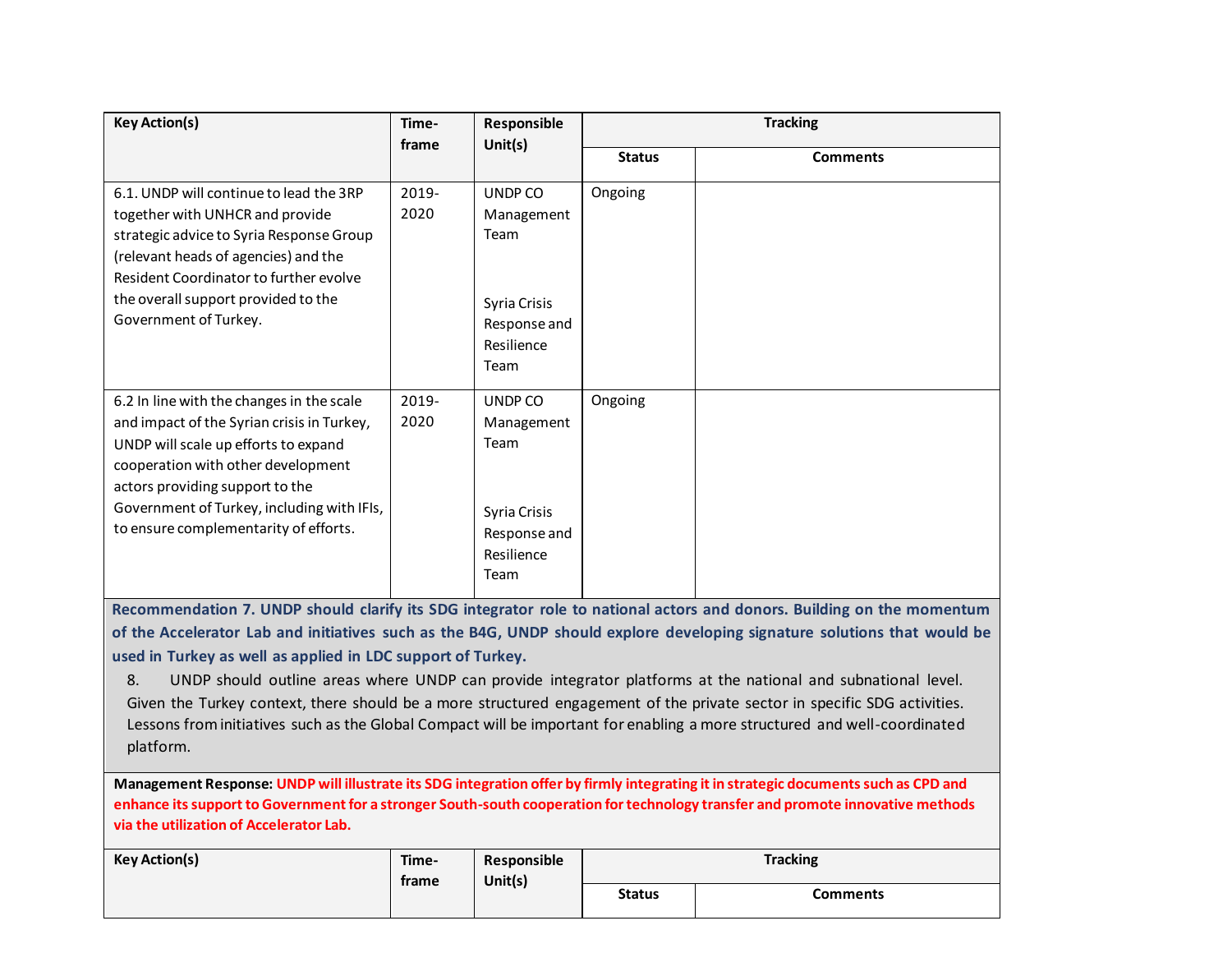| 7.1. UNDP will offer SDG integration and<br>signature solutions for the<br>implementation of the new National<br>Development Plan through its new CPD<br>and its integrated support in UNSDCF.                                                                               | 2019-<br>2020 | UNDP CO<br>Management<br>Team<br>UNDP CO<br>Programme<br>Unit | Ongoing   | In new CPD of UNDP Turkey, UNDP's<br>integration offer to UNCT was reflected along<br>the lines of policy response on SDGs and its<br>coordination mechanism; resilience<br>approach in humanitarian-development<br>nexus, private sector partnerships and<br>platform way of working. UNDP Accelerator<br>Lab's innovative and fast solutions in<br>urbanization and COVID-19 response was<br>also stressed. |
|------------------------------------------------------------------------------------------------------------------------------------------------------------------------------------------------------------------------------------------------------------------------------|---------------|---------------------------------------------------------------|-----------|---------------------------------------------------------------------------------------------------------------------------------------------------------------------------------------------------------------------------------------------------------------------------------------------------------------------------------------------------------------------------------------------------------------|
| 7.2. UNDP will enhance its South-South<br>and triangular cooperation efforts of the<br>Government in prioritized areas of<br>development, including but not limited to<br>humanitarian-development nexus,<br>technological transformation, agricultural<br>development, etc. | 2019-<br>2025 | UNDP CO<br>Management<br>Team<br>UNDP CO<br>Programme<br>Unit | Ongoing   |                                                                                                                                                                                                                                                                                                                                                                                                               |
| 7.3. UNDP CO Accelerator Lab will<br>promote working models from Turkey via<br>its Accelerator lab network in LDCs.                                                                                                                                                          | 2019-<br>2025 | UNDP CO<br>Programme<br>Unit<br>UNDP CO<br>Accelerator<br>Lab | Initiated | UNDP has initiated its formal partnership<br>with UN Technology Bank for LDCs to<br>replicate SDG accelerator programme of<br>Government and UNDP Turkey in context of<br>two LDCs, namely Uganda and Bangladesh.<br>The cooperation is also exemplary in<br>knowledge and experience sharing among<br>the Lab network.                                                                                       |